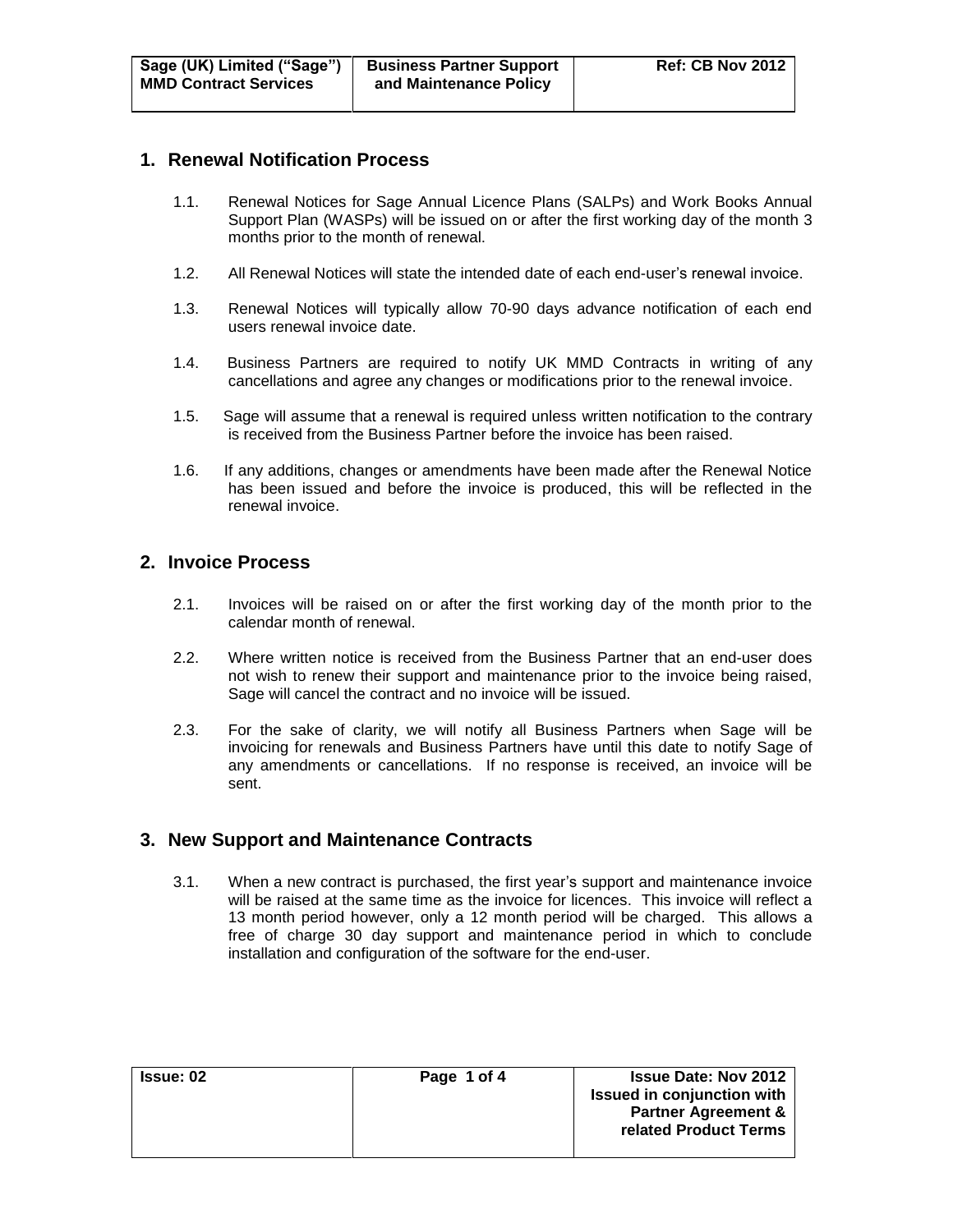# **4. Credit Note Process**

**Credit notes will only be issued under the following circumstances:**

- 4.1. An invoice has been raised in error.
- 4.2. End user goes into liquidation within 3 months of the start of the new support and maintenance period and the Business Partner has not been paid in full; proof of non payment must be supplied from the Insolvency Practitioner or Liquidator.
- 4.3. End user goes into Administration within 3 months of the start of the new support and maintenance period and the Business Partner has not been paid in full; proof of non-payment must be supplied from the Administrator. If the Administrator requires access to or usage of the software, a purchase order for the relevant access/use fee must be supplied from the Administrator.

#### **Credit Notes will not be issued under the following circumstances:**

- 4.4. Notice is received of a cancellation after the invoice date.
- 4.5. Notice is received for a downgrade after the invoice date i.e. a reduction of users, modules or cancellation of a third party product. *Note: These will be adjusted at the next renewal date.*

# **5. Cancellation Process**

- 5.1. An email, letter or fax from the end user showing their address, contact details and confirming the cancellation is required by Sage in order to cancel the existing support and maintenance agreement. This should explain the reason for the cancellation where possible.
- 5.2. Sage will contact end-users who have cancelled their support and maintenance agreement to acknowledge receipt of their notice and to ensure they are aware of the implications of not having a support and maintenance agreement in place.

# **6. Contract Amendments & Upgrades**

- 6.1. Where a system is upgraded part way through the year for an existing product eg. where additional modules, users or third party products are purchased, support and maintenance fees will be calculated on a pro-rata basis to co-terminate with the existing support and maintenance expiry date. This will be calculated in days.
- 6.2. Where a system is downgraded part way through the year for an existing product eg. the number of users or modules are reduced or removed this will not result in any pro-rata credit or refund of any part of the support and maintenance fee already paid. However when the next annual support and maintenance fees are calculated any reduction in the number of users or modules will then be taken into account;

| <b>Issue: 02</b> | Page 2 of 4 | <b>Issue Date: Nov 2012</b><br><b>Issued in conjunction with</b><br><b>Partner Agreement &amp;</b><br>related Product Terms |
|------------------|-------------|-----------------------------------------------------------------------------------------------------------------------------|
|                  |             |                                                                                                                             |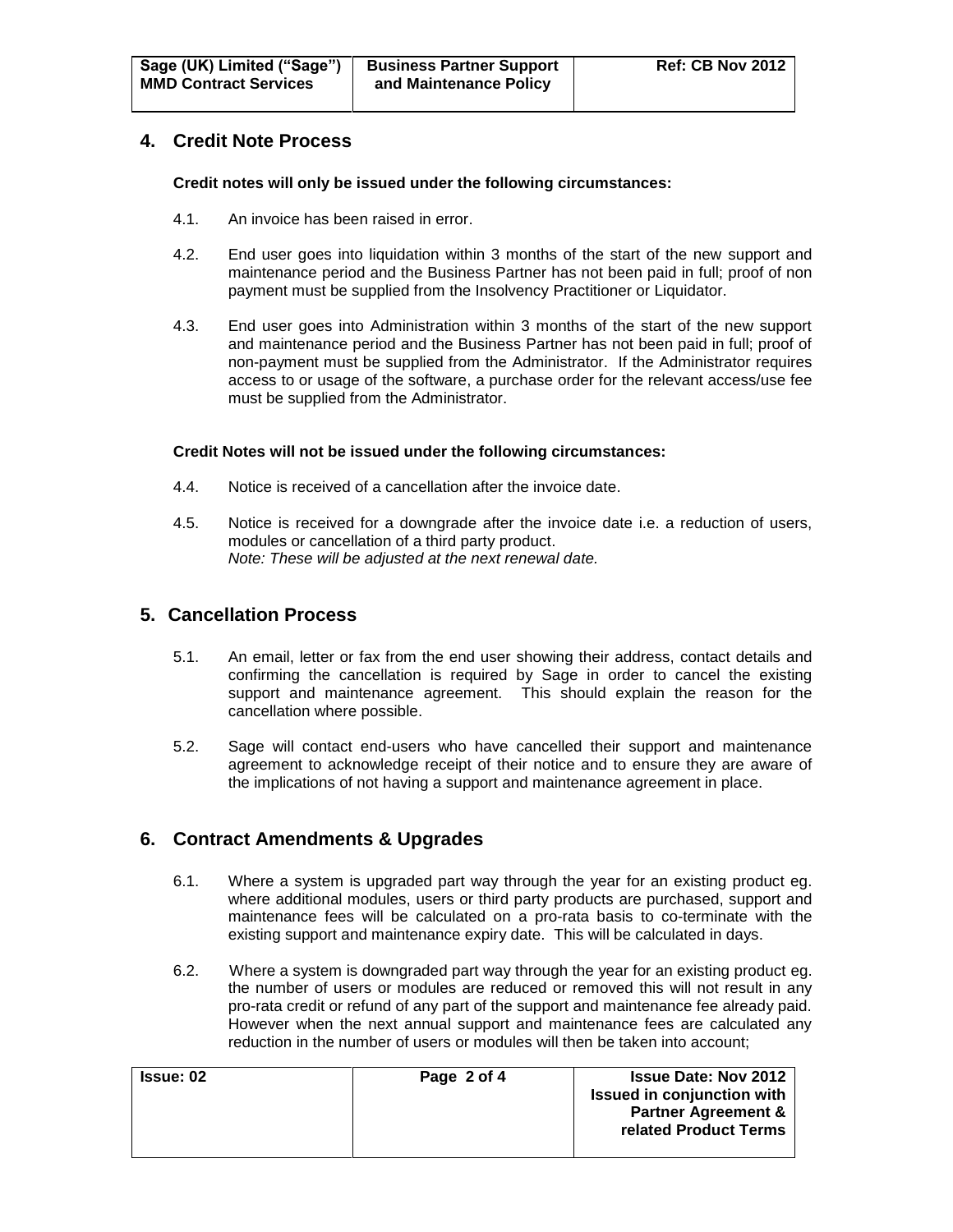# **7. Issuing of Licence Keys**

- 7.1. Where the end-user is entitled to a perpetual licence but does not have a valid maintenance agreement, Sage (UK) Limited reserves the right to apply an annual administration charge to the Business Partner for the supply of annual password keys. The administration charge may change from time to time and Business Partners will be notified of any such changes.
- 7.2. The administration charge is only applicable to those end-users who do not have a valid support and maintenance contract or where a version of the software, which is older than currently supported under the contract, is required to run on another server.
- 7.3. Where end-users have entered into a SALP agreement they will require a support and maintenance agreement in order to receive a licence key of any kind.

## **8. Internal Use of Software**

8.1. Refer to the Business Partner Terms & Conditions within the Sage Partner Agreement.

## **9. Non Payment of Support and Maintenance**

- 9.1. Where a Business Partner fails to make the required payments for support and maintenance in accordance with their credit terms, or has failed to agree extended payment terms with Sage, then Sage reserves the right to invoke a "Support Stop" process.
- 9.2. "Support Stop" means that no calls can be placed with the Sage Support Desk. All existing calls for both the Support and R&D Maintenance teams will be placed on hold and no action will be taken on those calls until a resolution is reached.
- 9.3. Applying a "Support Stop" to a Business Partners account is a measure of last resort and will be at the discretion of the Customer Services Manager and the Business Partner Account Manager.

# **10. Re-alignment of Support and Maintenance Dates**

10.1. Under normal circumstances when a customer purchases a new support and maintenance contract with Sage, the start and end date of that agreement would typically match those of the agreement for support between the Business Partner and the customer. There are certain circumstances where the customer or Business Partner may wish the support and maintenance expiry date to be re-aligned. Sage appreciates that this can become a problem for the Business Partner. To assist with this, the following provisions will apply:

| <b>Issue: 02</b> | Page 3 of 4 | <b>Issue Date: Nov 2012</b><br><b>Issued in conjunction with</b><br><b>Partner Agreement &amp;</b> |
|------------------|-------------|----------------------------------------------------------------------------------------------------|
|                  |             | related Product Terms                                                                              |